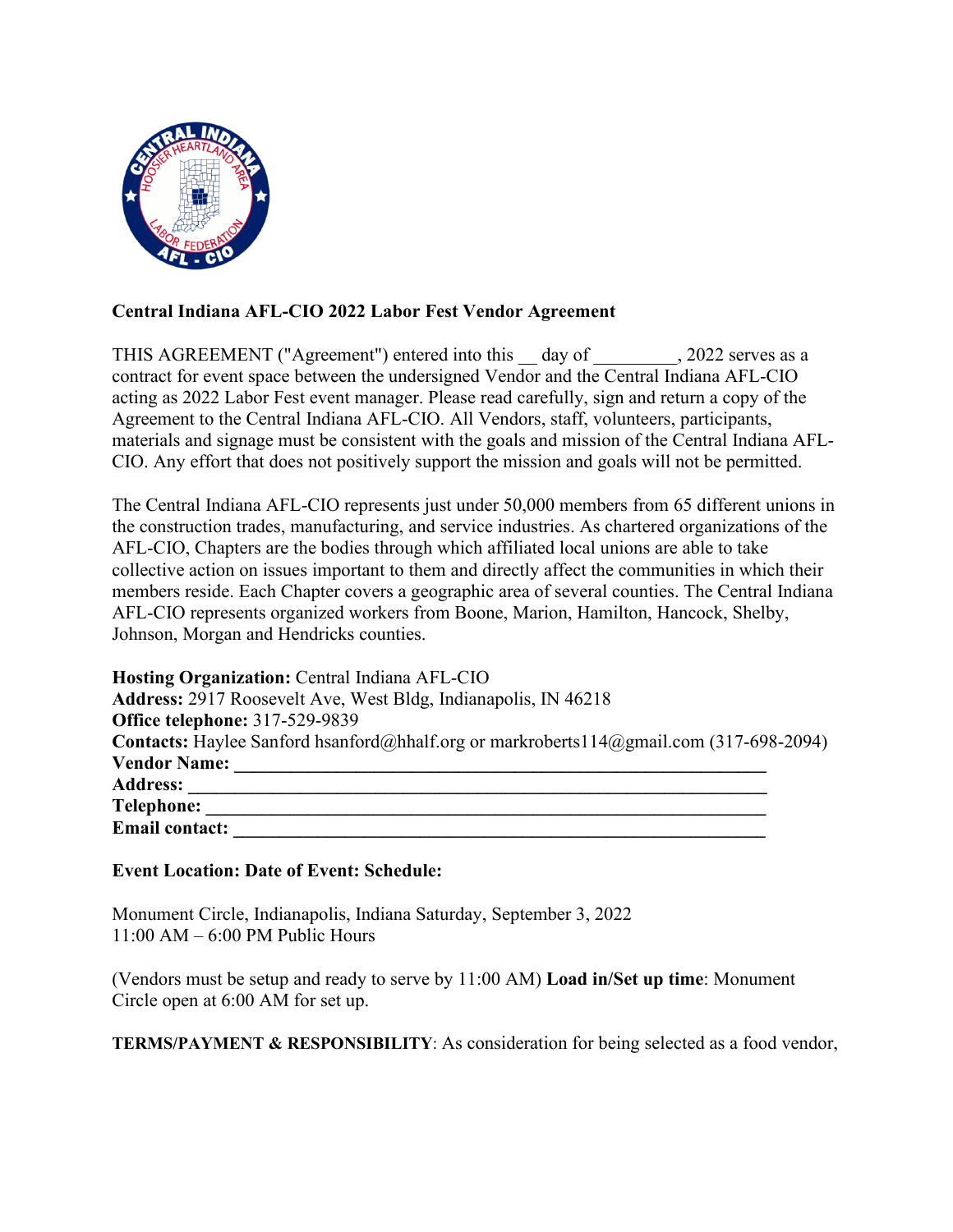- Vendor shall pay a flat fee of \$600.00 to secure a space among food trucks/booths, due no later than 5:00 PM, Friday, August 26, 2022. Checks should be mailed to the address above.
- The vendor shall submit by  $\frac{\text{August}}{\text{12}}$ , 2022 a list of products to be sold. The Central Indiana AFL-CIO shall approve such list and pricing by August 23. Approval shall not be unreasonably withheld.
- Vendors are asked to create package deals that do not exceed \$12.00, i.e., sandwich, chips, and soda/beverage.
- Food vendors are required to have current state, city, and Marion County permits, licenses, and approvals in the booth throughout the event.
- On September 3, 2022, the public will be able to purchase meals for cash directly from the vendors.
- Vendors will not sell alcohol at the event.
- Central Indiana AFL-CIO and Downtown Indy, Inc. will conduct pre and post-event inspections to ensure that all event-related materials and activities were cleared and the site is left in the condition it was found. Any specific damage or concerns caused by Vendor will be Vendor's responsibility to restore.
- Vendor is required to provide a certificate of insurance indemnifying Central Indiana AFL-CIO and all Indy LaborFest partners consistent with the limits and amounts required by Downtown Indy, Inc. acting as manager of Monument Circle.

# **Certificate of Insurance with Central Indiana AFL-CIO and Vendor:**

- Premises and Operations Commercial General Liability: \$1 million per occurrence and \$2 million aggregate.
- Personal and Advertising Injury: \$1 million per occurrence and \$2 million aggregate.
- Damage to Property of Others: \$100,000.
- Medical Expense: \$5,000 per person.
- Commercial Automobile Liability for Owned and Non-Owned Automobiles: \$1million combined single limit or per occurrence for bodily injury and property damage.
- Excess Liability and/or Umbrella Coverage: Only as needed to bring amount of coverage for any of the above categories up to amount required.
- Worker's Compensation: the vendor will have a valid certificate of Indiana Workers' Compensation insurance or shall be certified as being self-insurance in compliance with all requirements of the Indiana Workers Compensation Board and Act.

# *Central Indiana AFL-CIO 2917 Roosevelt Avenue Indianapolis, IN 46218*

• Other Insurance: DII may require other insurance. Examples of other possible Insurance include Professional Liability/Errors and Omissions - \$100,000 per person and \$300,000 per occurrence, or for aircraft or watercraft.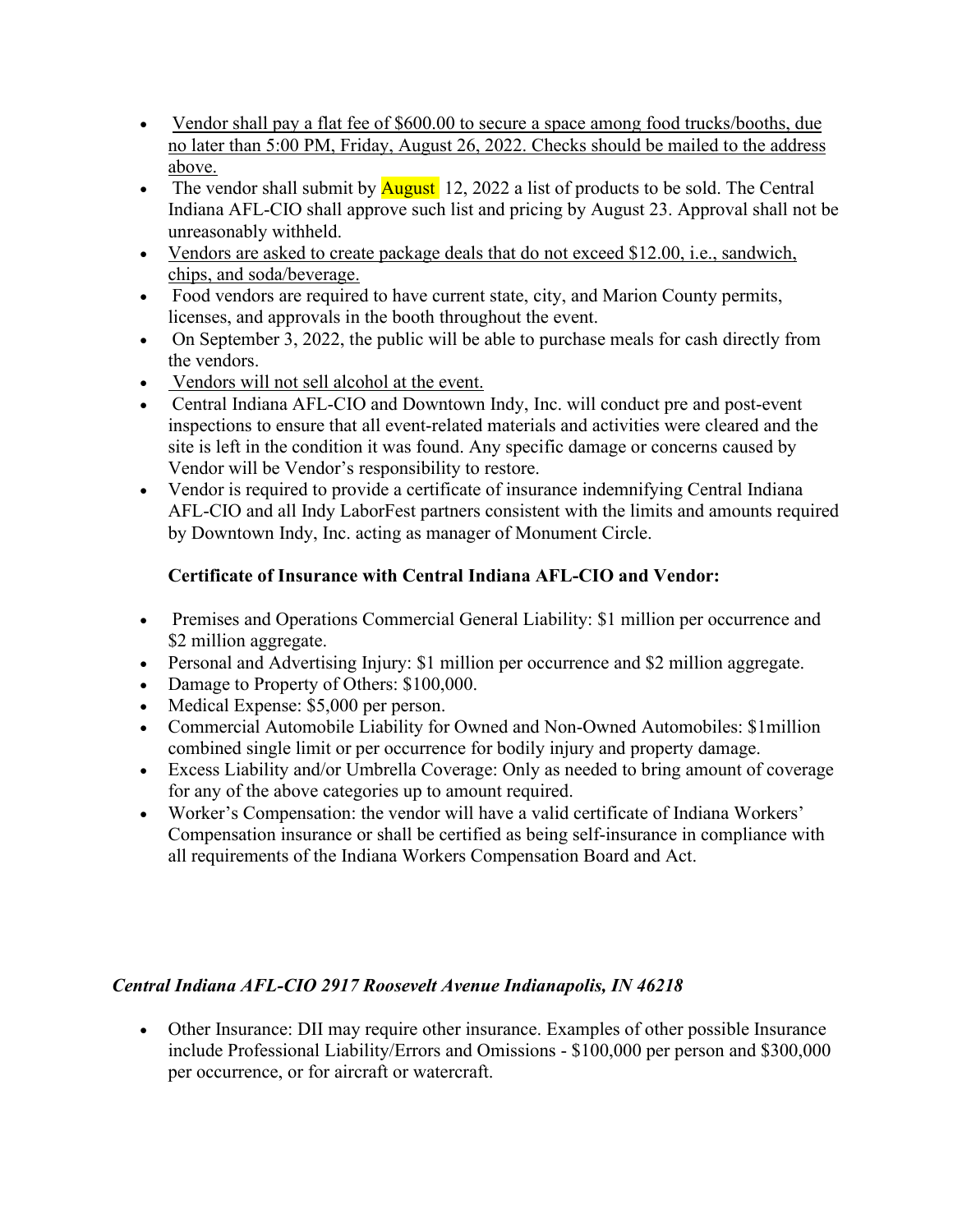• All Vendor equipment, temporary structures and tents must be approved by Central Indiana AFL-CIO. Central Indiana AFL-CIO is not responsible for this equipment.

#### **POWER/ WATER:**

- House sound and lights and power will be provided by Downtown Indy, Inc. Water is accessible throughout the site.
- Vendor is responsible for informing Central Indiana AFL-CIO of any utility needs.

# **CANCELLATION:**

The event will take place, and Vendor is obligated to perform services, rain or shine. In the event that circumstances beyond either party's control render the event impossible or unfeasible, as determined by the Central Indiana AFL-CIO, Vendor shall not be obligated to perform hereunder and shall be informed of such by the Central Indiana AFL-CIO.

#### **Emergency Notification at Labor Fest**

Please provide contact information to receive emergency notifications from the Central Indiana AFL-CIO if needed during Labor Fest.

| Contact Person (Captain): | Mobile: |
|---------------------------|---------|
|                           | Office: |
|                           | E-Mail: |
|                           |         |

## **Please Note:**

- If there are any changes made before August 26, 2022, contact Haylee at hsanford@hhalf.org (317) 529-9839 and/or Mark at markroberts114@gmail.com (317) 698-2094. In an emergency, the Central Indiana AFL-CIO will send notifications to any or all of the above mentioned numbers or email addresses on file.
- Emergencies and Weather alerts will be sent out through email and phone numbers.

## **Medical Emergencies for Indy Labor Fest 2022**

Do not move seriously injured persons unless they are in a life-threatening situation. Know your location so you can give to the Emergency personnel. In the event of a serious injury or illness contact: 911, then Mark Roberts 317-698-2094, then locate any Laborfest staff.

## **Tornadoes and Severe Weather**

In the event there is severe weather in the area there will be an announcement over the audio system and the following procedures will be followed.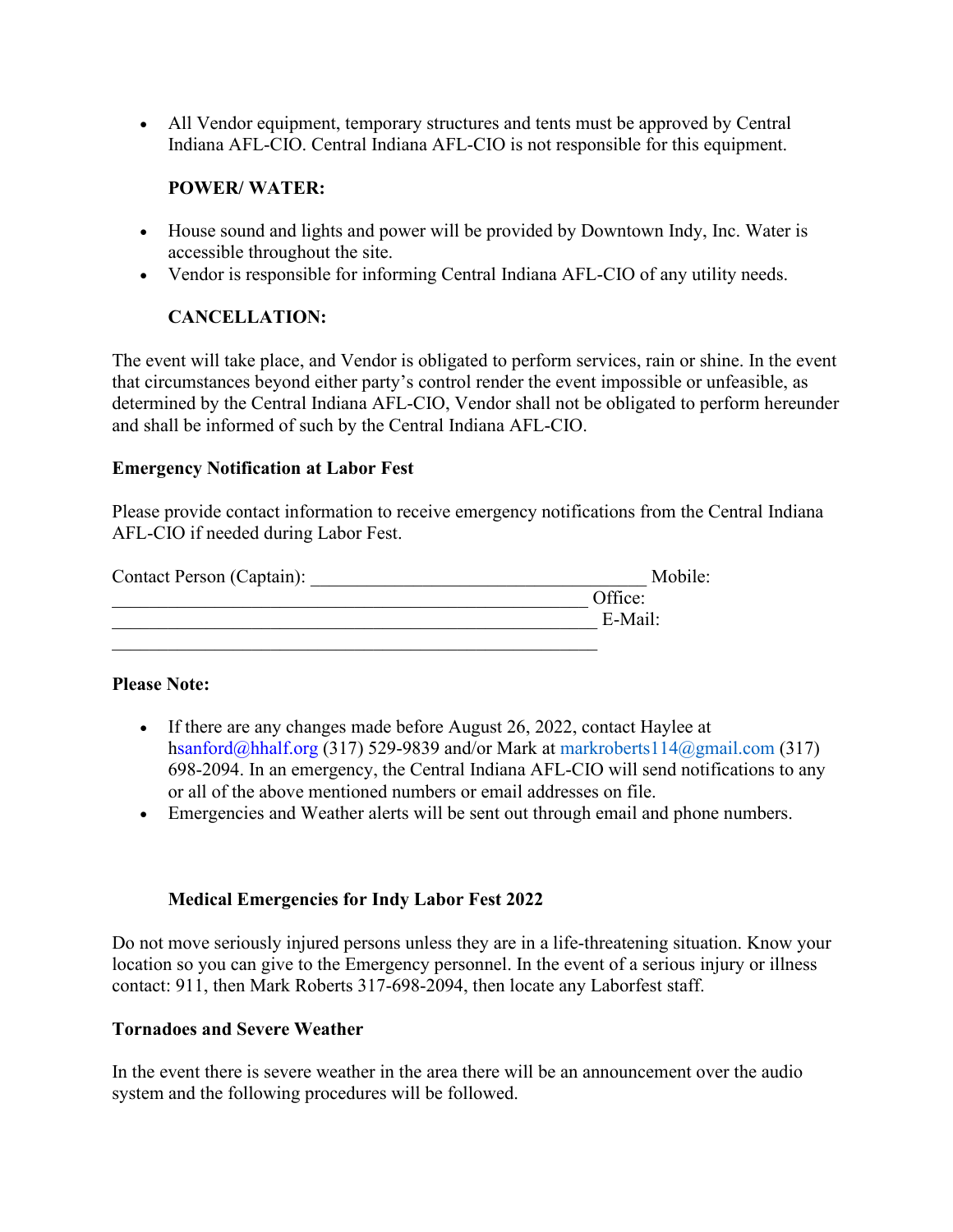- Severe Thunderstorm is possible: continue normal activities and monitor the situation.
- Severe Thunderstorm warning: continue normal activities and monitor the situation.
- Severe Thunderstorm occurring, seek shelter immediately.
- Tornado Watch: tornadoes and severe thunderstorms are possible continue normal activities but monitor the situation.
- Tornado Warning: an actual tornado has been identified in the area by radar. Know the location of your nearest shelter in advance.
- Thunder and Lighting: if you hear thunder less than 30 seconds after seeing a flash of lighting seek safe shelter immediately. **I**

**INDEMNITY: VENDOR SHALL INDEMNIFY CENTRAL INDIANA AFL-CIO FROM ANY AND ALL CLAIMS WHICH ARISE OUT OF, OR ARE ATTRIBUTABLE TO ANY NEGLIGENT OR INTENTIONAL ACT, ERROR OR OMISSION OF VENDOR, ITS EMPLOYEES, SUPPLIERS OR REPRESENTATIVES, WHETHER OR NOT SUCH ACT OR OMISSION IS THE SOLE OR CONCURRENT CAUSE OF SUCH CLAIM.** 

*Vendor's signature below acknowledges acceptance of all terms and conditions contained herein and receipt of any payment provided hereunder in full as compensation for Vendor hereunder.* 

| Central Indiana AFL-CIO |
|-------------------------|
| Print Name              |
| Title                   |
| Vendor                  |
| <b>Print Name</b>       |
| Title                   |
|                         |

*Central Indiana AFL-CIO 2917 Roosevelt Avenue Indianapolis, IN 46218* 

QR Code for the event: